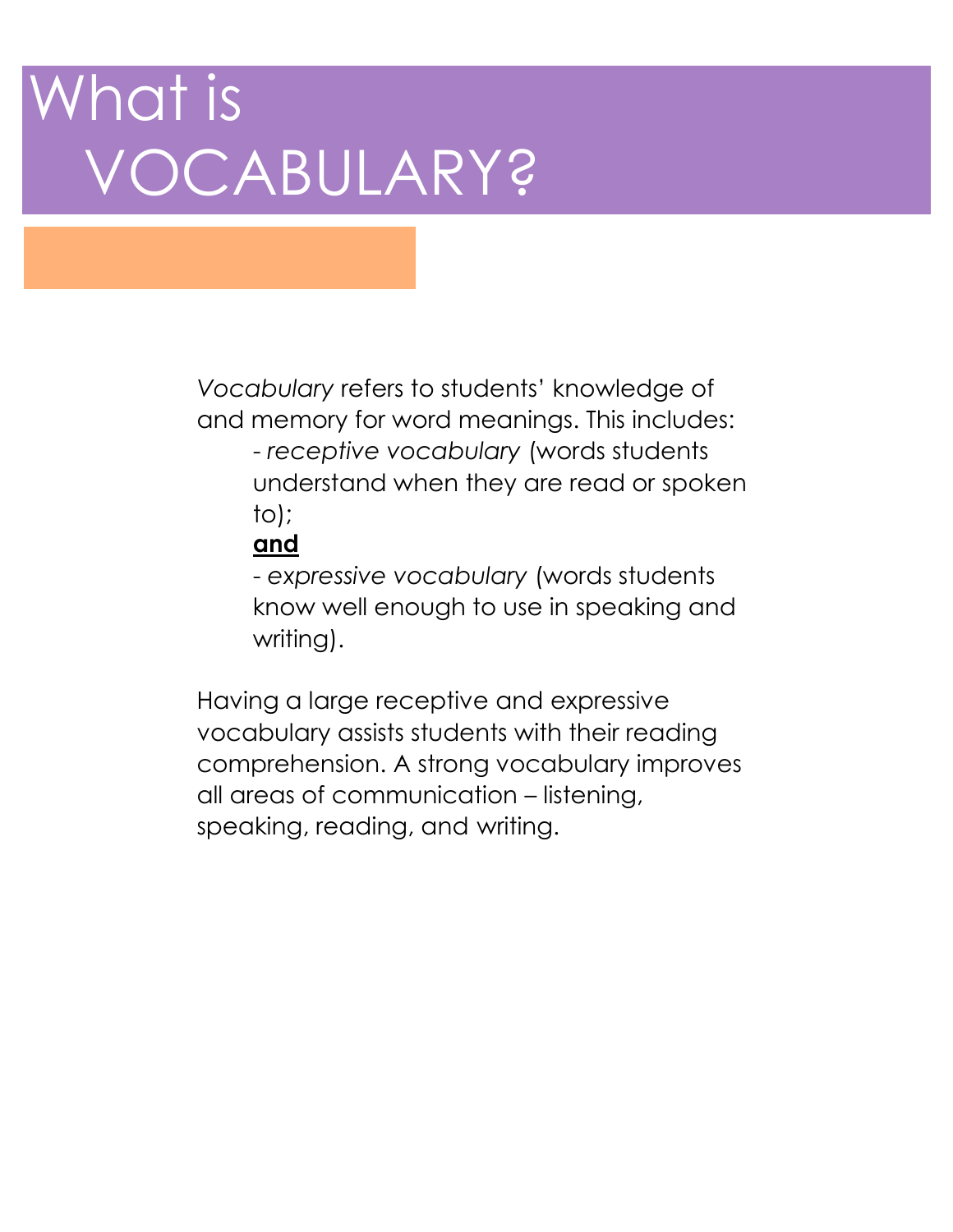## Vocabulary **Activities**

### **Everyday Vocabulary Activities**

- $\Box$  Read aloud to your child! Even after your child is able to read on their own, continue to read to him/her. Choose books above your child's reading level, which typically have a broader vocabulary. Through read alouds and talking about the book using words from the text, you are actually teaching your child new words and how they are used.
- $\Box$  When cooking, have your child help you read the recipe out loud. Pause to introduce and explain new words. Ask questions about what you're doing to support vocabulary development.

Example: <https://youtu.be/PKvOIv30H8Y> <https://youtu.be/y2uEltffyfM>

- □ Have conversations with your children during dinner. Talking about your child's day at school, weekend plans, or family memories can help grow your child's vocabulary.
- $\Box$  Play Bingo with your child using common contractions. Create a Bingo sheet with completed contractions, and choose from a stack of cards with the broken up contractions. For example, if you drew the card "did not", you would look for the contraction "didn't" on your Bingo sheet. Example:<https://youtu.be/KfFadqUFYjM>
- $\Box$  Talk as much as possible about what you see, wherever you are. Have a conversation with your child at the store, describing the items you see. Using words such as first, next, and last, describe the process for pumping gas at the station. Talk about what you taste, smell, feel, and see as you follow a new recipe to make dinner.
- $\Box$  Watch favorite movies and television shows with your child with a focus on listening for big words to start using at home. Add these words into your everyday conversations with your child.

Example: "Remember how in Power Rangers they *morphed*, and that meant they changed into superheroes? Can you *morph* into your school clothes?"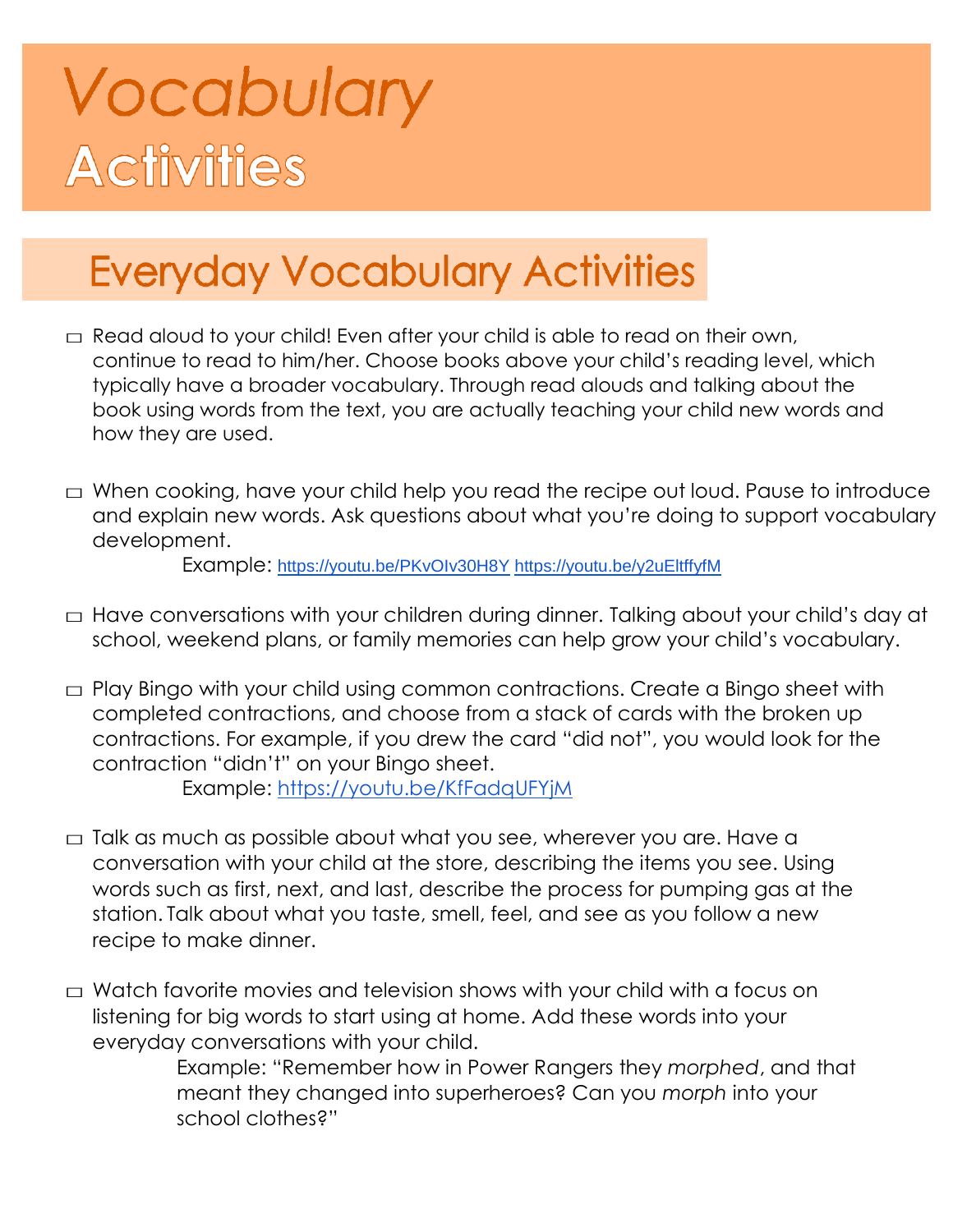### **Learning Word Meaning Activities**

- $\Box$  Use pictures from magazines, advertisements, and newspapers to create word collages to show the meanings of new and difficult words. Having a picture to think about will help your child remember the meaning of the word.
- $\Box$  Write targeted vocabulary words on sticky notes and place them on a checkerboard. Play checkers together. When you land on a space with a vocabulary word, give the definition of the word and use it in a sentence to claim it.
- $\Box$  Before reading a book aloud, introduce any challenging or new words. Explain what the words mean and ask your child to say each word. While reading, point out the words and explain their meaning again.

Examples: [https://youtu.be/F1h6xPV98JY,](https://youtu.be/F1h6xPV98JY) [https://youtu.be/ibFW6nXYlkY,](https://youtu.be/ibFW6nXYlkY) <https://youtu.be/CwtaMw1Jgoc>

□ Using a ball or soft stuffed animal, play "Vocabulary Hot Potato." The person starting with the "potato" will call out a word, passing the "potato" while music plays. The person who ends up holding the "potato" when the music stops must give a definition and use the word in a sentence.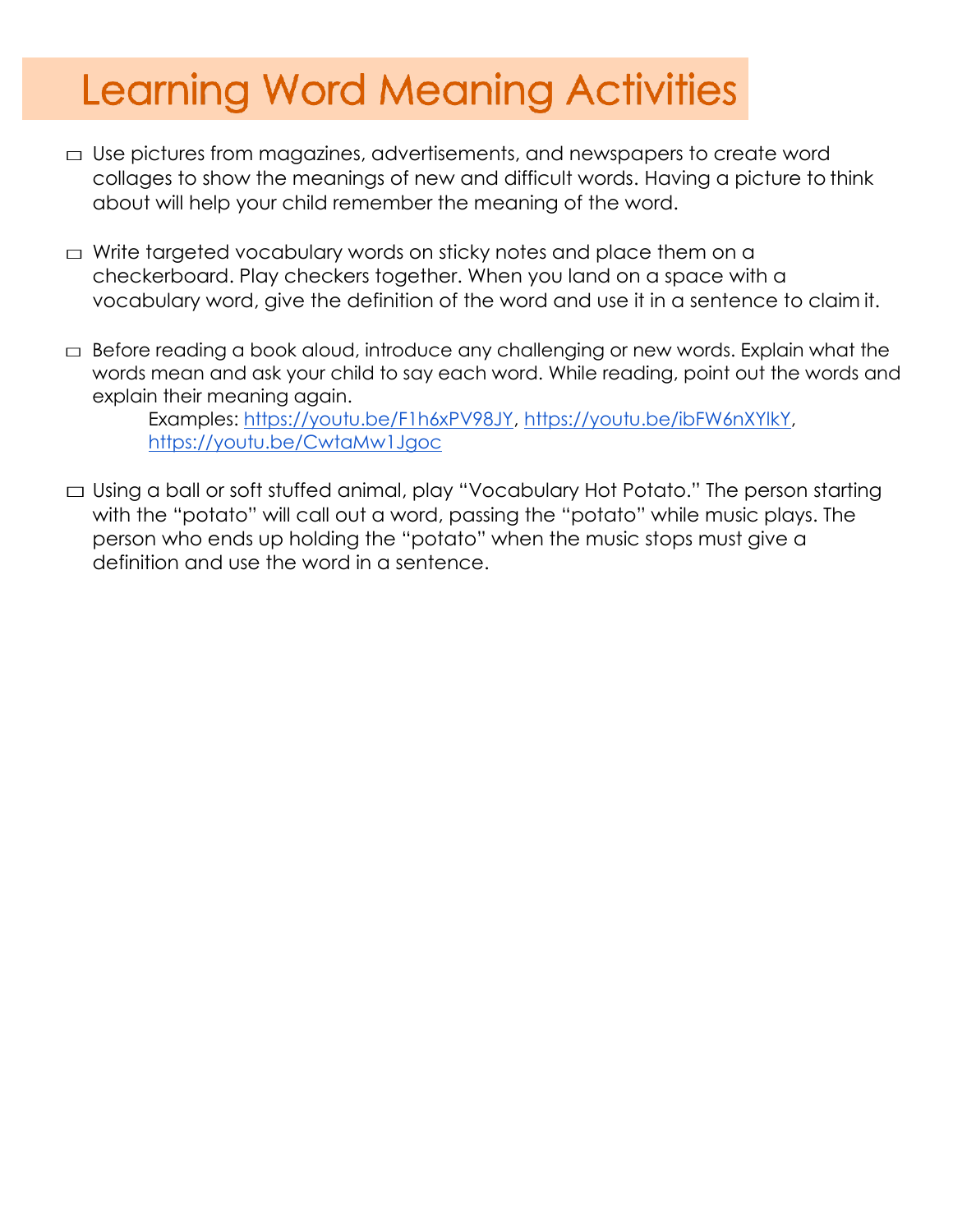### **Synonym and Antonym Activities**

□ Create a family "Bad Word" jar. Pick a few commonly overused words to go in the jar, such as *good* or *sad*. Listen for family members using the "Bad Words," and encourage your child to think of more specific words to replace the "Bad Word."

> Example: "I had a *good* day; I made a 100 on my vocabulary test!" "Don't use that bad word! Use another word!" "I had an *excellent* day; I made a 100 on my vocabulary test!"

 $\Box$  Name a word. Take turns brainstorming words that mean the same thing as the word that was named.

> *Alternate version*: Play the game brainstorming words that mean the opposite of the word that was named.

#### **What are** *synonyms***?**

a word or phrase that means exactly or nearly the same as another word or phrase Example: *close* and *shut*

#### **What are** *antonyms***?**

a word opposite in meaning to another Example: *good* and *bad*

## **Word Connection Activities**

 $\Box$  Play a word association game with your child. Call out a category name, and take turns brainstorming other words that make you think of the category word. Example: "The category is 'places to go on vacation."

"The beach!" "Theme parks!"

*Alternate version:* Write down the words as they are brainstormed. Afterward, have your child sort the words into other categories, based on their similarities. Have him/her explain what is similar about all of the words in their new categories.

Example: "I put *train*, *monorail, boats,* and *strollers* in the same category because they are all types of transportation people use at theme parks."

 $\square$  Practice vocabulary in the kitchen! Pick an ingredient and brainstorm as many words as you can to describe what it looks like, tastes like, feels like, and smells like. Discuss what other recipes use the same ingredient.